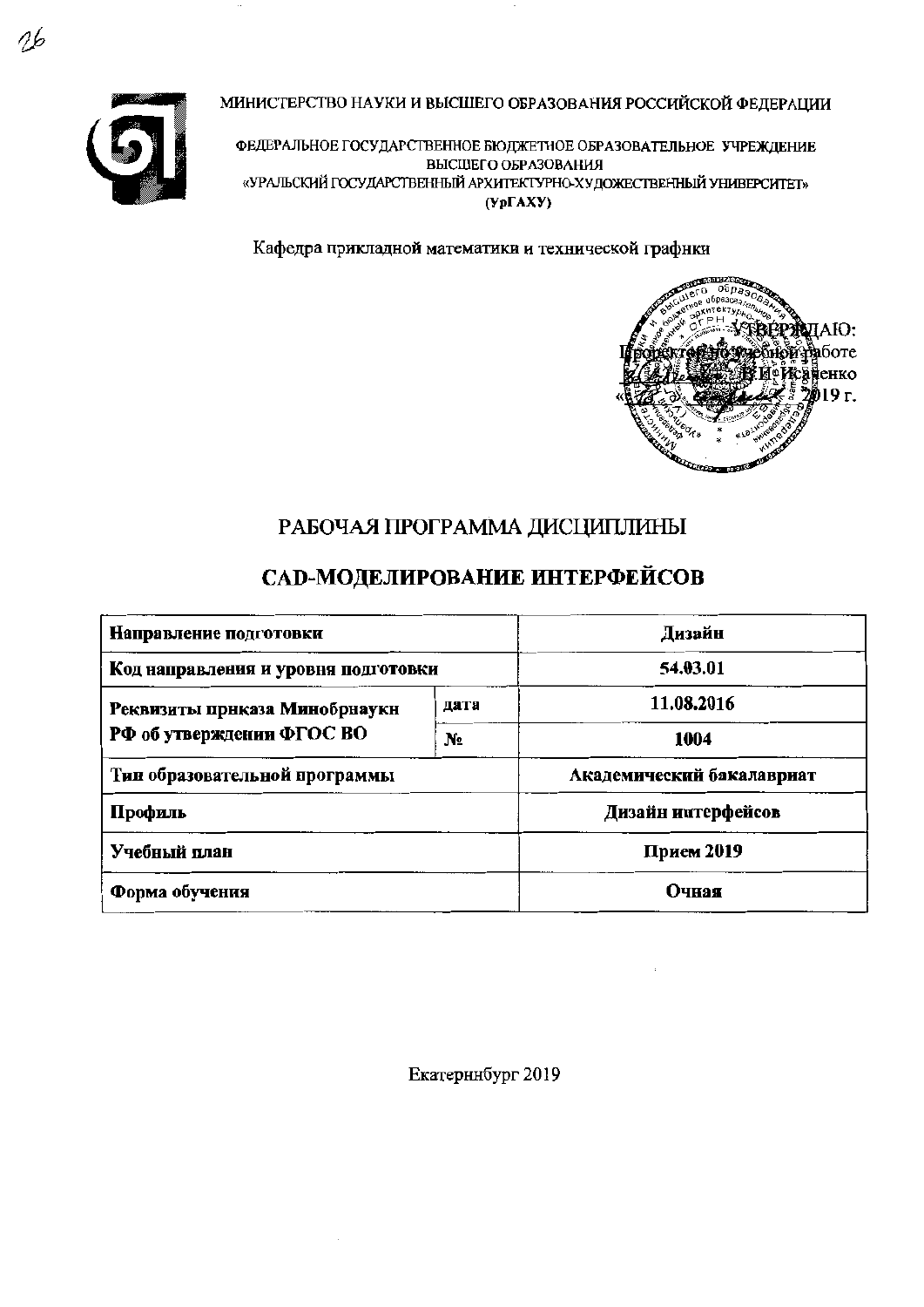## 1. ОБШАЯ ХАРАКТЕРИСТИКА ДИСЦИПЛИНЫ «САD-МОДЕЛИРОВАНИЕ ИН-**ТЕРФЕЙСОВ»**

### 1.1. Место дисциплины в структуре образовательной программы, связи с другими дис-ПИПЛИНАМИ:

Лиспиплина САD-МОДЕЛИРОВАНИЕ ИНТЕРФЕЙСОВ входит в вариативную часть Дисцинлина базируется на знаниях, нолученных в рамках образовательной программы. изучения дисциплины «Информационные технологии». Знания, умения и навыки, нриобретенные в процессе освоения курса, необходимы при изучении дисциплии «Дизайнпроектирование интерфейсов», «3D-моделирование ннтерфейсов», а также при подготовке выпускной квалификационной работы (ВКР) бакалавра.

#### 1.2. Аннотация содержания дисциплины:

В дисциплине рассматривается моделирование, черчение и визуализация в графическом редакторе трехмерного проектирования CAD/CAIIP SolidWorks. Разработаны примеры и задания, позволяющие освоить особенности моделирования объемных цифровых моделей в системе проектирования SolidWorks.

#### 1.3. Краткий план построения процесса изучения дисциплины:

Процесс изучения дисциплины включает практические занятия и самостоятельную работу. Основные формы интерактивного обучения: работа в группах, портфолио, тьюторские занятия. В ходе изучения дисциплины студенты выполняют практические задания по моделированию интерфейсов.

Форма заключительного контроля при промежуточной аттестации-экзамеи. Для проведения промежуточной аттестации по дисциплине создан фонд оценочных средств.

Оценка по дисциплине носит интегрированный характер, учитывающий работу студентов в аудитории, качество и своевременность выполнения заданий, а также сдачн экзаменов.

#### 1.4. Планируемые результаты обучения по дисциплине

Изучение дисциплины является этапом формирования у студента следующих компетенций: ОПК-4: способностью применять современную шрифтовую культуру и компьютерные технологии, применяемые в дизайн-проектировании

ОПК-6: способностью решать стандартные задачи профессиональной деятельности на основе информационной и библиографической культуры с применением информационнокоммуникационных технологий и с учетом основных требований информационной безонасности

ОПК-7: способностью осуществлять поиск, хранение, обработку и анализ информации из различных источпиков и баз даниых, представлять ее в требуемом формате с использованием информационных, компьютерных и сетевых технологий

ПК-10: способностью иснользовать информационные ресурсы: современные информационные технологии и графические редакторы для реализации и создания документации по дизайн-проектам

Планируемый результат изучения дисциплины в составе иазванных компетенций: Способность применять современную шрифтовую культуру и компьютерные технологии, применяемые в дизайн-проектировании, иснользовать комньютерные технологии в профессиональной деятельности дизайнера.

В результате изучения дисциплины обучающийся должеи:

Знать и поннмать: методы наглядного изображения и моделирования трехмерной формы и пространства, актуальные компьютерные средства развития и выражения дизайнерского замысла.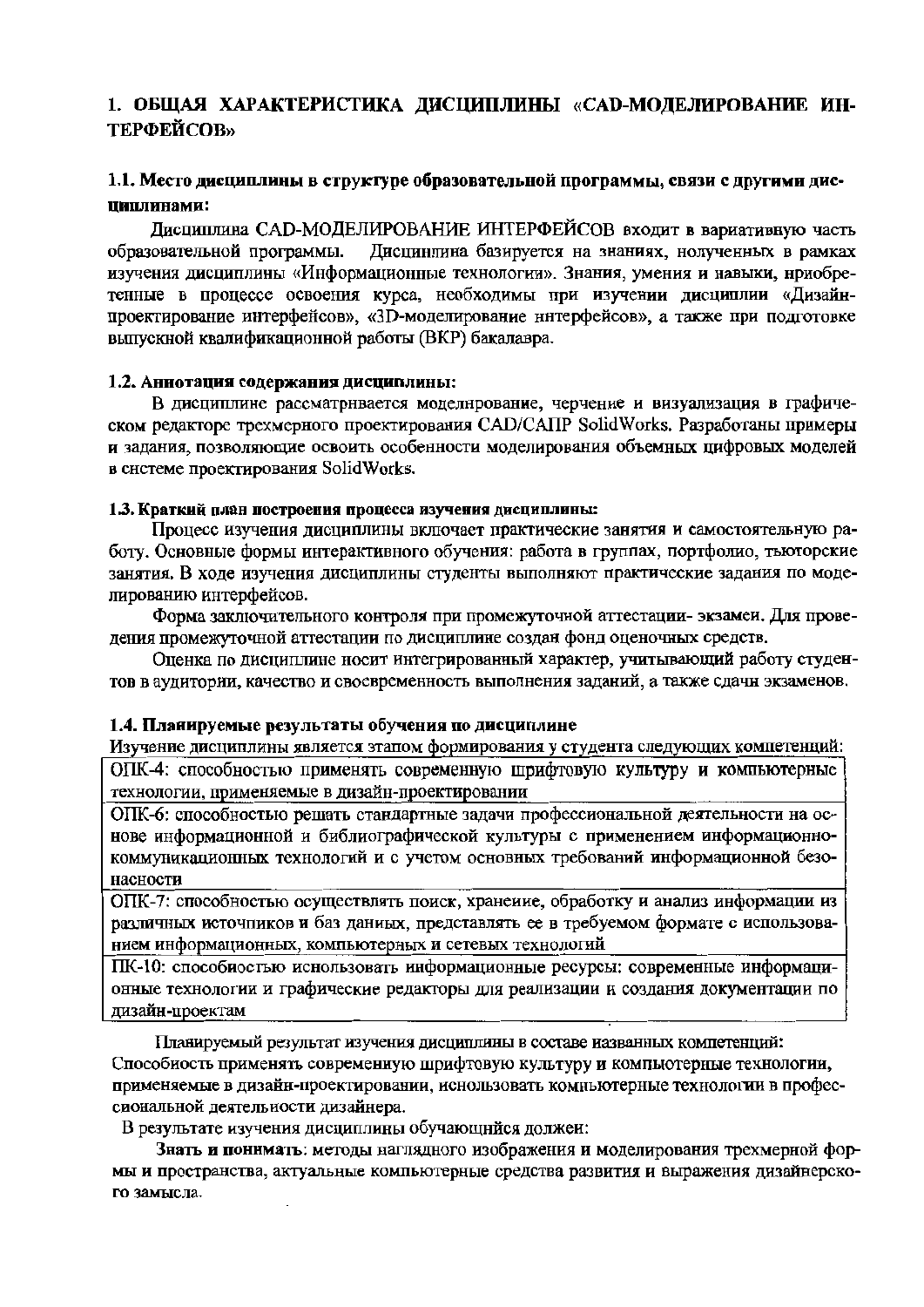#### Уметь:

а) применять знание и понимание при выборе способа и метода компьютерного изображения и моделирования дизайнерской формы и пространства; уметь использовать современные комньютериые нрикладные CAD-программы;

б) выносить суждения иа примере существующих объектов дизайна о методах их создания и обработки.

в) комментировать данные и результаты, связанные с областью изучения коллегам и преподавателю.

Демонстрировать навыки и опыт деятельности с использованием полученных знаний и умений при проектировании предметных интрейфейсов средствами компьютериой графики.

|                         |                        |             |                          | занятня    | Аудиторные                              |                                         | Самостоятельная работа       |                      |                      |                                   |                         |                       |             |                      |                                    |                                 |                               |                                                             |                                                |
|-------------------------|------------------------|-------------|--------------------------|------------|-----------------------------------------|-----------------------------------------|------------------------------|----------------------|----------------------|-----------------------------------|-------------------------|-----------------------|-------------|----------------------|------------------------------------|---------------------------------|-------------------------------|-------------------------------------------------------------|------------------------------------------------|
| По семестрам            | Зачетных единиц (з.е.) | Часов (час) | Аудиторные занятия всего | Лекции (Л) | Практические занятия (ПЗ), Семинары (С) | $\rm H$ ругие виды занятий ( $\rm H$ р) | Самостоятельная работа всего | Курсовой проект (КП) | Курсовая работа (КР) | Расчетно-графическая работа (РГР) | Графическая работа (ГР) | Расчетная работа (PP) | Реферат (Р) | Домашняя работа (ДР) | Творческая работа (эссе, клаузура) | Подготовка к контрольной работе | Подготовка к экзамену, зачету | Другие виды самостоятельных занятий (подготовка к занятиям) | Форма промежуточной аттестации по дисциплине*. |
| $\overline{\mathbf{3}}$ | 3                      | 108         | 36                       |            | 36                                      |                                         | 72                           |                      |                      |                                   |                         |                       |             |                      |                                    |                                 | 36                            | 36                                                          | Экз.                                           |
| 4                       | 3                      | 108         | 36                       |            | 36                                      |                                         | 72                           |                      |                      |                                   |                         |                       |             |                      |                                    |                                 | 36                            | 36                                                          | Экз.                                           |
| Итого                   | 6                      | 216         | 72                       |            | 72                                      |                                         | 144                          |                      |                      |                                   |                         |                       |             |                      |                                    |                                 | 72                            | 72                                                          |                                                |

#### 1.5. Объем дисциплины

Зачет с оценкой – 30, Зачет – Зач, Экзамен – Экз, Курсовые проекты - КП, Курсовые работы – КР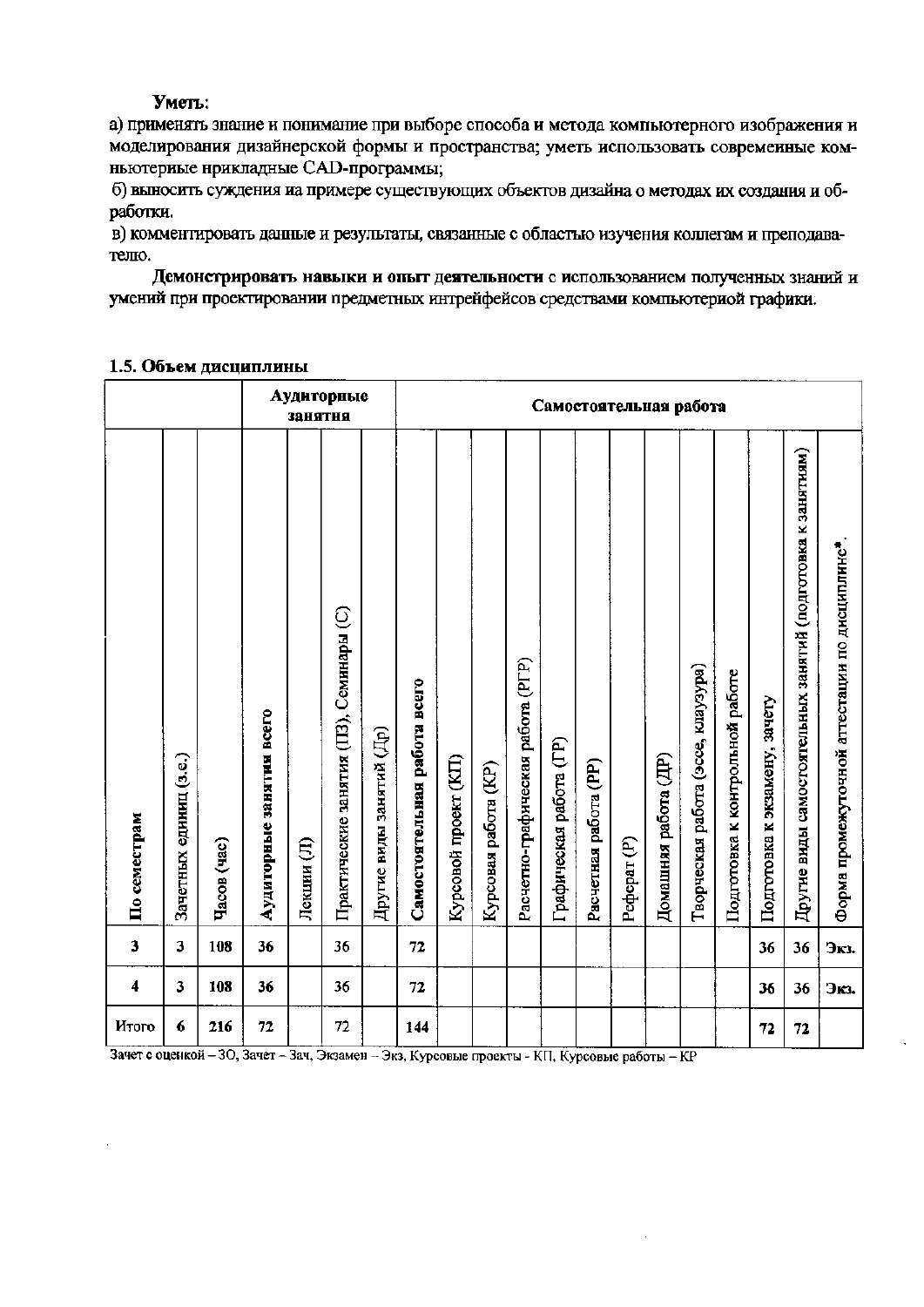# 2. СОДЕРЖАНИЕ ДИСЦИПЛИНЫ

| Код<br>раздела,<br>темы | Раздел, тема, содержание дисциплины*                                                                                                                                                                                                                                                                                                                                                                                                                                                                 |  |  |  |  |  |  |
|-------------------------|------------------------------------------------------------------------------------------------------------------------------------------------------------------------------------------------------------------------------------------------------------------------------------------------------------------------------------------------------------------------------------------------------------------------------------------------------------------------------------------------------|--|--|--|--|--|--|
| Раздел 1                | CAD-моделирование простых предметных пользовательских интерфейсов                                                                                                                                                                                                                                                                                                                                                                                                                                    |  |  |  |  |  |  |
| Тема 1.1                | Основные принципы программы. Настройка документа под чертежный стандарт<br>ЕСКД-ГОСТ, настройка панелей инструментов, меню редактора, жестов мыши.<br>Настройка отображения модели. Параметрическое моделирование. Дерево мо-<br>делирования. Основные принципы создания объектов.                                                                                                                                                                                                                   |  |  |  |  |  |  |
| Тема 1.2                | Режим эскиза. Выбор и измеиение плоскости эскиза. Объекты эскиза. Объект и<br>его атрибуты. Привязки эскиза. Инструменты эскиза. Сплайны. Трехмерные эс-<br>кизы. Редактирование эскиза. Не доопределенный, определенный и переопреде-<br>ленный эскизы. Размеры н взанмосвязи. Массивы в эскизе.                                                                                                                                                                                                    |  |  |  |  |  |  |
| Тема 1.3                | Вспомогательные объекты. Справочная геометрия: плоскости, оси, системы ко-<br>ординат. Понятие элемеита н тела. Скрытие и отображение тел. Свойства эле-<br>ментов н граней. Типы элементов: Вытяиутая бобышка. Элемент по траектории.<br>Элемент по сечениям. Создание вырезов: Вытяпутый вырез. Вырез поворотом.<br>Граничные условия. Типы граничных условий. Использование инструментов<br>для разреза.                                                                                          |  |  |  |  |  |  |
| Тема 1.4                | Редактирование размеров объекта. Перемещение элементов. Выбор элементов.<br>Дииамическое редактирование элементов. Массивы линейные и круговые. Зер-<br>кальное отражепие. Скругления. Фаски. Оболочки. Отверстия. Уклоны. Ребра.<br>Изгнбы. Свободные формы. Отступы.                                                                                                                                                                                                                               |  |  |  |  |  |  |
| Тема 1.5                | Кривые. Вспомогательные инструменты эскиза Тела поверхностей. Создание и<br>редактнрование элементов поверхпостей. Граница поверхпости, новерхность<br>разъема, новерхпость по траектории, по сечеииям, эквидистанта и сечеиие. Пе-<br>ремещение грани, сшивание поверхностей, промежуточные н занолненные но-<br>верхности. Приемы моделирования с помощью поверхностей. Поверхности раз-<br>ного класса гладкости. Преобразование твердого тела в поверхиостное и по-<br>верхпости в твердое тело. |  |  |  |  |  |  |
| Раздел 2                | CAD-моделирование сложных предметных пользовательских интерфейсов                                                                                                                                                                                                                                                                                                                                                                                                                                    |  |  |  |  |  |  |
| Тема 2.1                | Добавление компонентов в сборку и их удаление. Проверка компонентов сбор-<br>ки. Замепа компонентов. Редактирование свойств компонентов. Условия сопря-<br>жения компонентов. Массивы компонентов.                                                                                                                                                                                                                                                                                                   |  |  |  |  |  |  |
| Тема 2.2                | Настройка параметров чертежа. Осиовные падписи. Три стандартных вида.<br>Изометрия. Выравнивание видов. Размеры на чертежах. Печать чертежей. Разре-<br>зы. Спецификации.                                                                                                                                                                                                                                                                                                                            |  |  |  |  |  |  |
| Тема 2.3                | Создание объекта из листового металла. Моделирование листового металла.<br>Создание развертки. Чертеж изделия из листового металла.                                                                                                                                                                                                                                                                                                                                                                  |  |  |  |  |  |  |
| Тема 2.4                | Внешпий вид детали и материалы в PhotoView. Настройка камеры и параметров<br>визуализации. Сцены и фоны в PhotoView. Настройка освещения в PhotoView.<br>Варианты сохранения файлов результата визуализации. Программа e-Drawing.                                                                                                                                                                                                                                                                    |  |  |  |  |  |  |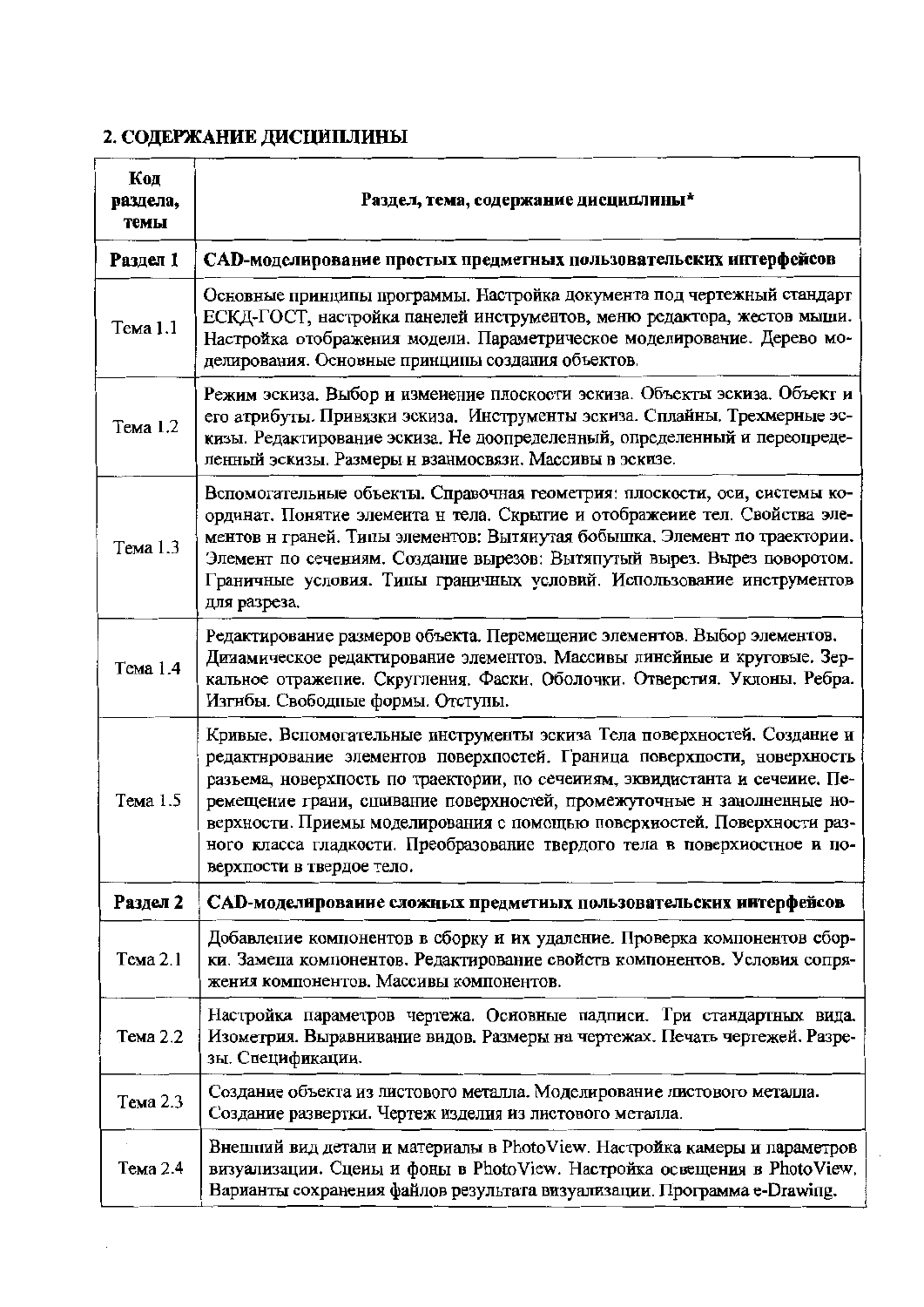# 3. РАСПРЕДЕЛЕНИЕ УЧЕБНОГО ВРЕМЕНИ

# 3.1. Распределение аудиторных занятий и самостоятельной работы по разделам дисци-ПЛИНЫ

|         |                 |                                                                                                                                                                                                                                                                                                                                                                                                                                                |              |        | Аудиторные<br>занятия (час.)     |                                 |                             |
|---------|-----------------|------------------------------------------------------------------------------------------------------------------------------------------------------------------------------------------------------------------------------------------------------------------------------------------------------------------------------------------------------------------------------------------------------------------------------------------------|--------------|--------|----------------------------------|---------------------------------|-----------------------------|
| Семестр | Неделя семестра | Раздел дисциплины,<br>тема                                                                                                                                                                                                                                                                                                                                                                                                                     | <b>ВСЕГО</b> | Лекцни | Практич.<br>занятия,<br>семннары | Самостоят.<br>работа,<br>(4ac.) | Оценочные<br>средства       |
|         |                 | Раздел 1. САD-моделирование простых предметных пользовательских интерфейсов                                                                                                                                                                                                                                                                                                                                                                    |              |        |                                  |                                 |                             |
| 3       |                 | Основные<br>принципы<br>про-<br>граммы. Настройка документа<br>чертежный<br>под<br>стандарт<br>ЕСКД-ГОСТ, настройка пане-<br>лей инструментов, меню ре-<br>1-3 дактора, жестов мыши. На-<br>стройка отображения модели.<br>Параметрическое<br>моделиро-<br>вание. Дерево моделирования.<br>Основные принципы создания<br>объектов.                                                                                                             | 12           |        | 6                                | 6                               | Практическое                |
| 3       |                 | Режим эскиза. Выбор и изме-<br>нение плоскости эскиза. Объ-<br>екты эскиза. Объект и его ат-<br>рибуты. Привязки эскиза. Ин-<br>струменты эскиза. Сплайны.<br>4-6 Трехмерные эскизы. Редакти-<br>рование эскиза. Не доопреде-<br>ленный, определенный и пе-<br>реопределенный эскизы. Раз-<br>меры и взаимосвязи. Массивы<br>в эскизе.                                                                                                         | 12           |        | 6                                | 6                               | задание № 1                 |
| 3       | 7-<br>10        | объекты.<br>Вспомогательные<br>Справочная геометрия: плос-<br>кости, оси, системы коорди-<br>нат. Понятие элемента и тела.<br>Скрытие и отображение тел.<br>Свойства элементов и граней.<br>Типы элементов: Вытянутая<br>бобышка. Элемент по траек-<br>тории. Элемент по сечениям.<br>Создание вырезов: Вытянутый<br>вырез. Вырез поворотом. Гра-<br>ничные условия. Типы гра-<br>ничных условий. Использова-<br>ние инструментов для разреза. | 16           |        | 8                                | 8                               | Практическое<br>заданне № 2 |
| 3       |                 | Редактирование размеров объ-<br>екта. Перемещение элементов.<br>Выбор элементов.                                                                                                                                                                                                                                                                                                                                                               |              |        |                                  |                                 |                             |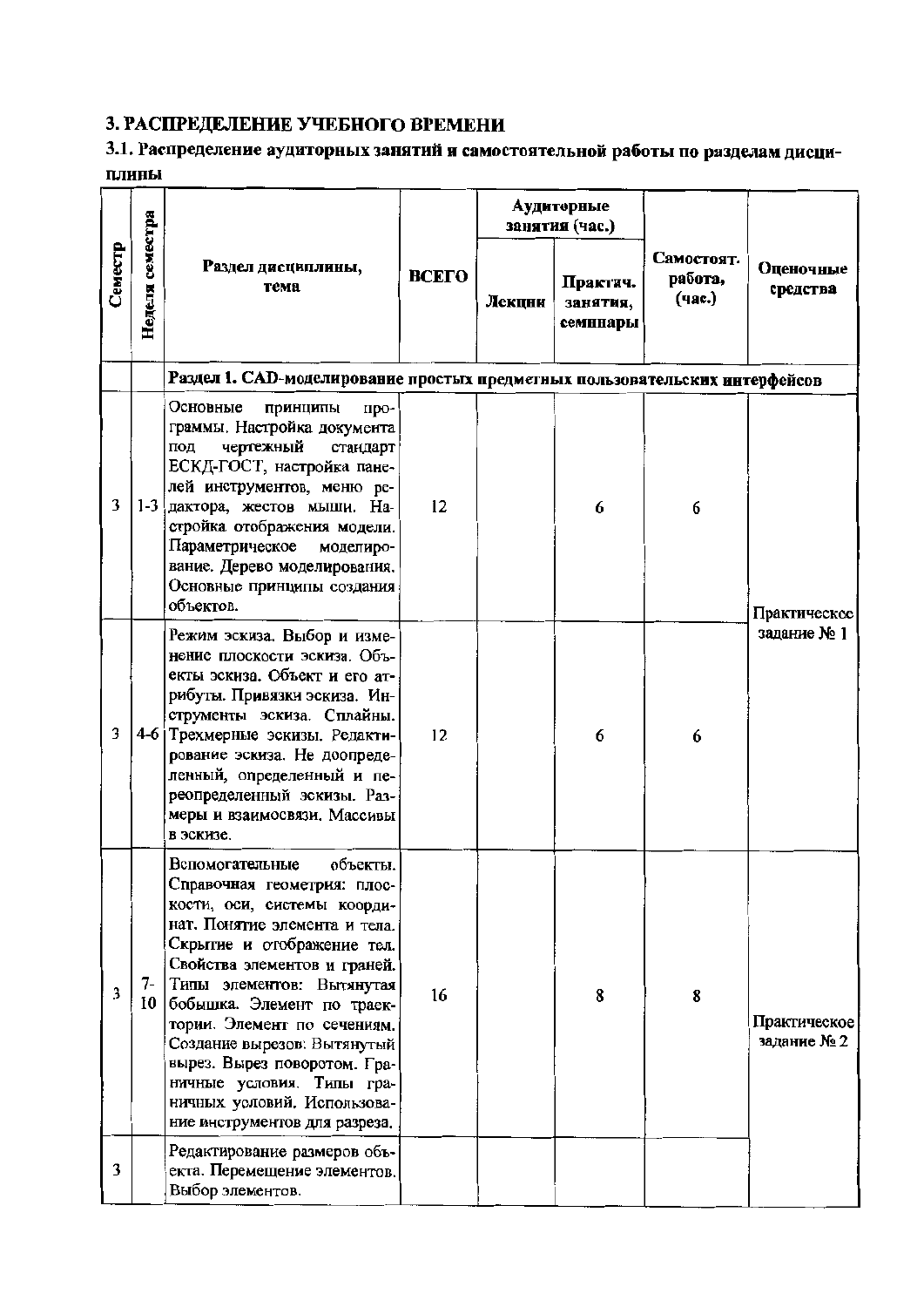|         |                 |                                                                                                                                                                                                                                                                                                                                                                                                                                                                                                                                                                         | Аудиторные<br>занятня (час.)<br><b>BCETO</b><br>Практич.<br>тема<br>Лекции<br>занятия,<br>семинары |  |    |                                 |                             |
|---------|-----------------|-------------------------------------------------------------------------------------------------------------------------------------------------------------------------------------------------------------------------------------------------------------------------------------------------------------------------------------------------------------------------------------------------------------------------------------------------------------------------------------------------------------------------------------------------------------------------|----------------------------------------------------------------------------------------------------|--|----|---------------------------------|-----------------------------|
| Семестр | Неделя семестра | Раздел дисциплины,                                                                                                                                                                                                                                                                                                                                                                                                                                                                                                                                                      |                                                                                                    |  |    | Самостоят.<br>работа,<br>(час.) | Оценочные<br>средства       |
| 3       | $11-$<br>14     | Динамическое редактирование<br>элементов. Массивы линей-<br>ные и круговые. Зеркальное<br>отражение. Скругления. Фас-<br>ки. Оболочки. Отверстия. Ук-<br>лоны. Ребра. Изгибы. Свобод-<br>ные формы. Отступы.                                                                                                                                                                                                                                                                                                                                                            | 16                                                                                                 |  | 8  | 8                               |                             |
| 3       | 18              | Кривые.<br>Вспомогательные<br>инструменты эскиза Тела по-<br>верхностей. Создание и редак-<br>тирование элементов поверх-<br>ностей. Граница поверхности,<br>поверхность разъема, поверх-<br>ность по траектории, по сече-<br>ниям, эквидистанта и сечение.<br>15- Перемещение грани, сшива-<br>ние поверхностей, промежу-<br>точные и<br>заполненные<br>ПО-<br>верхности. Приемы моделиро-<br>вания с помощью поверхно-<br>стей.<br>Поверхности разного<br>класса гладкости. Преобразо-<br>вание твердого тела в поверх-<br>ностное и поверхности в твер-<br>дое тело. | 16                                                                                                 |  | 8  | 8                               | Практическое<br>задание № 3 |
|         |                 | Подготовка к экзамену                                                                                                                                                                                                                                                                                                                                                                                                                                                                                                                                                   | 36                                                                                                 |  |    | 36                              |                             |
|         |                 | Итого за 3 семестр:                                                                                                                                                                                                                                                                                                                                                                                                                                                                                                                                                     | 108                                                                                                |  | 36 | 72                              | Экзамен                     |
|         |                 | Раздел 2. САD-моделирование сложных нредметных нользовательских интерфейсов                                                                                                                                                                                                                                                                                                                                                                                                                                                                                             |                                                                                                    |  |    |                                 |                             |
| 4       | $1-4$           | Добавление компонентов в<br>сборку и их удаление. Про-<br>верка компонентов сборки.<br>Замена компонентов. Редакти-<br>рование свойств компонентов.<br>Условия сопряжения компо-<br>нентов. Массивы компонен-<br>TOB.                                                                                                                                                                                                                                                                                                                                                   | 16                                                                                                 |  | 8  | 8                               | Практическое<br>задание № 4 |
| 4       | $5-8$           | Настройка параметров черте-<br>жа. Основные надписи. Три<br>стандартных вида.<br>Изомет-<br>рия. Выравнивание<br>видов.<br>Размеры на чертежах. Печать<br>чертежей. Разрезы. Специфи-<br>кации.                                                                                                                                                                                                                                                                                                                                                                         | 16                                                                                                 |  | 8  | 8                               | Практическое<br>заданне № 5 |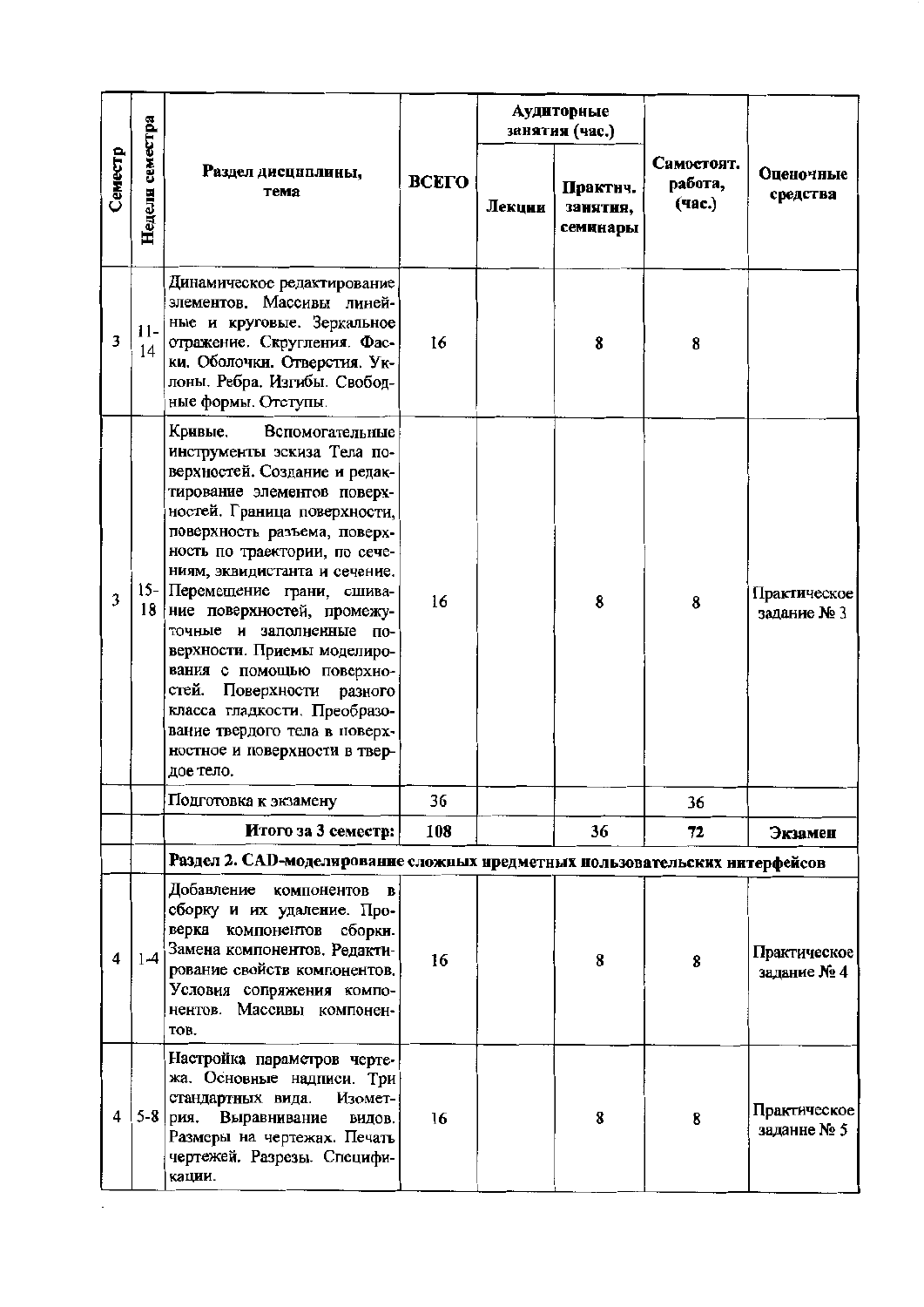|         |                 |                                                                                                                                                                                                                                                            |              |        | Аудиторные<br>занятия (час.)     |                                 |                             |  |
|---------|-----------------|------------------------------------------------------------------------------------------------------------------------------------------------------------------------------------------------------------------------------------------------------------|--------------|--------|----------------------------------|---------------------------------|-----------------------------|--|
| Семестр | Неделя семестра | Раздел дисциплины,<br>тема                                                                                                                                                                                                                                 | <b>BCETO</b> | Лекцни | Практич.<br>занятия,<br>семинары | Самостоят.<br>работа,<br>(час.) | Оцепочные<br>средства       |  |
| 4       | $9-$<br>13      | Создание объекта из листово-<br>го металла. Моделирование<br>листового металла. Создание<br>развертки. Чертеж изделия из<br>листового металла.                                                                                                             | 20           |        | 10                               | 10                              |                             |  |
| 4       | $14-$<br>18     | Внешний вид детали и мате-<br>риалы в PhotoView. Настройка<br>камеры и параметров визуали-<br>зации. Сцены и фоны в<br>PhotoView. Настройка осве-<br>щения в PhotoView. Варианты<br>сохранения файлов результата<br>визуализации. Программа е-<br>Drawing. | 20           |        | 10                               | 10                              | Практическое<br>задание № 6 |  |
|         |                 | Подготовка к экзамену                                                                                                                                                                                                                                      | 36           |        |                                  | 36                              |                             |  |
|         |                 | Итого за 4 семестр:                                                                                                                                                                                                                                        | 108          |        | 36                               | 72                              | Экзамен                     |  |
|         |                 | Итого:                                                                                                                                                                                                                                                     | 216          |        | 72                               | 144                             |                             |  |

#### 3.2. Другие виды занятий

Не предусмотрено

#### 3.3. Мероприятия самостоятельной работы и текущего контроля

#### 3.3.1. Примерный перечень тем курсовых проектов (курсовых работ)

Не предусмотрено

#### 3.3.2. Примерный перечень тем расчетно-графических работ

Не предусмотрено

#### 3.3.3. Примерный перечень тем графических работ

Не предусмотрено

#### 3.3.4. Примерный перечень тем расчетных работ (программных продуктов)

Не предусмотрено

#### 3.3.5. Примерный перечень тем рефератов (эссе, творческих работ)

Не предусмотрено

#### 3.3.6. Примерный перечень тем практических внеаудиторных (домашних) работ

Не предусмотрены

#### 3.3.7. Примерная тематика контрольных работ

Не предусмотрено

#### 3.3.8. Примерная тематика клаузур

Не предусмотрено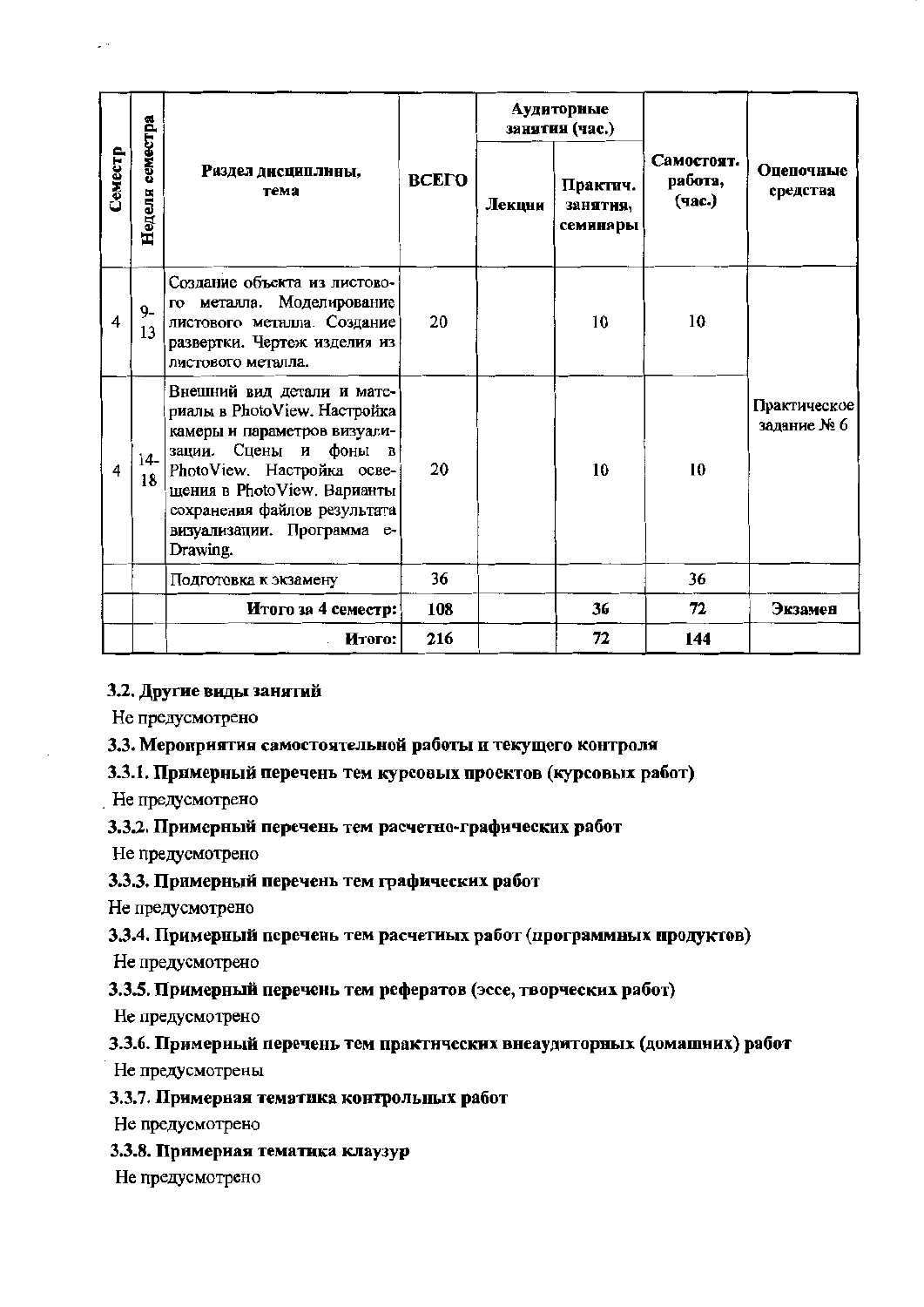|                                         |                             |                   | Активные методы обучения |                 |                  | Дистанционные<br>технологии<br>и электронное обучение |                        |                |                       |                                    |                                   |                                           |                                         |                                      |
|-----------------------------------------|-----------------------------|-------------------|--------------------------|-----------------|------------------|-------------------------------------------------------|------------------------|----------------|-----------------------|------------------------------------|-----------------------------------|-------------------------------------------|-----------------------------------------|--------------------------------------|
| Код<br>раздела, те-<br>МЫ<br>ДИСЦИПЛИНЫ | Индивидуальные консультации | лекции<br>Вводные | Деловая или ролевая игра | Портфолио       | Работа в команде | Метод развивающей коонерации                          | дискуссия<br>Групповая | Мозговой штурм | Сетевые учебные курсы | Виртуальные практикумы и тренажеры | видеоконференции<br>H<br>Вебинары | web-конференции н семннары<br>Асинхронные | Совместная работа и разработка контента | Компьютерная практика проектирования |
| Раздел 1                                | $\ddot{}$                   | $\div$            |                          | $\ddot{}$       | $\ddot{}$        |                                                       |                        |                |                       | $\ddot{}$                          |                                   |                                           |                                         | $\ddot{}$                            |
| Раздел 2                                | ÷                           | $\boldsymbol{+}$  |                          | $^{\mathrm{+}}$ | $\boldsymbol{+}$ |                                                       |                        |                |                       | $\mathbf +$                        |                                   |                                           |                                         | $\ddot{}$                            |

## 4. ПРИМЕНЯЕМЫЕ ТЕХНОЛОГИИ ОБУЧЕНИЯ

## 5. УЧЕБНО-МЕТОДИЧЕСКОЕ И ИНФОРМАЦИОННОЕ ОБЕСПЕЧЕНИЕ ДИСЦИ-ПЛИНЫ

#### 5.1. Рекомендуемая литература

## 5.1.1. Основная литература

1. Мысакова, О.Н. Упражнения по моделированию в SolidWorks (специальность «Промышленный дизайн»): учебно-методическое пособие / О.Н. Мысакова; Министерство образования и науки Российской Федерации, Федеральное государственное бюджетное образовательное учреждение высшего профессионального образования «Уральская государственная архитектурио-художественная академия» (ФГБОУ ВПО «УралГАХА»). - Екатеринбург : Архитектон, 2014. - 24 с. : ил. - Библиогр. в кн. ; То же [Электронный ресурс]. - URL: http://biblioclub.ru/index.php?page=book&id=436714 (20.11.2018).

2. Системы автоматизированного проектирования технических объектов: лабораторный практикум / Д.М. Ласточкин, А.А. Медяков, А.Д. Каменских, Е.М. Онучин; Поволжский государственный технологический университет. - Йошкар-Ола: ПГТУ, 2016. - 80 с.: табл., ил. - Библиогр.: с. 77. - ISBN 978-5-8158-1732-6 ; То же [Электронный ресурс]. - URL: http://biblioclub.ru/index.php?page=book&id=459513 (20.11.2018).

#### 5.1.2. Дополнительная литература

1. Прерис А. М. SolidWorks 2005/2006: учебиый курс / А. М. Прерис. СПб.: Питер, 2006. -528 c.

2. Тику Ш. Эффективная работа: SolidWorks 2005: пер. с англ. / Ш. Тику. СПб. : Питер, 2006.  $-816c$ .

3. Дударева, Наталья Юрьевна. SolidWorks 2011 на примерах / Н. Ю. Дударева, С. А. Загайко СПб.: Питер, 2012. - 496 с.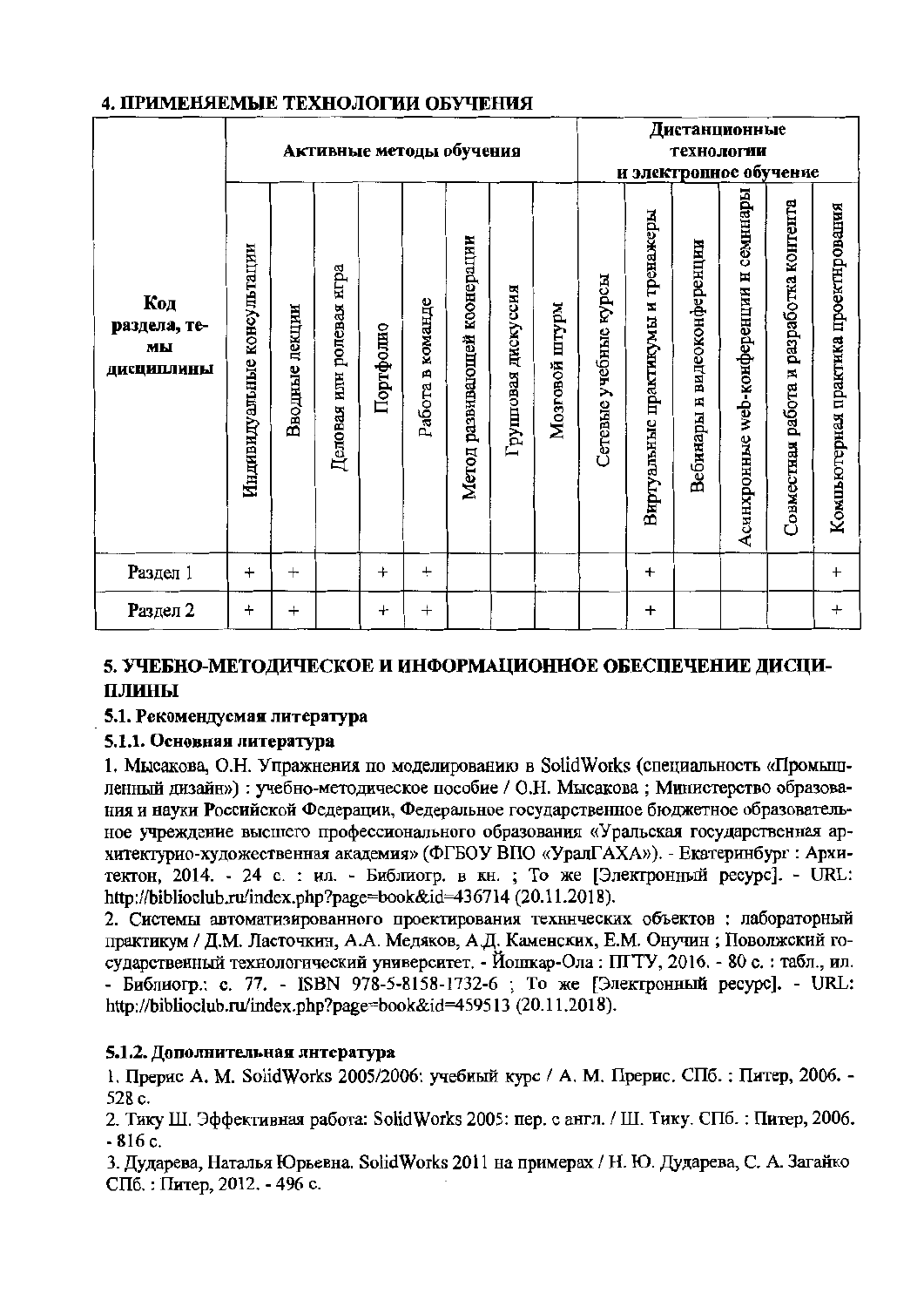#### 5.2. Учебно-методическое обеспечение для самостоятельной работы

Мысакова О.Н. Упражнения по моделированию в SolidWorks (специальность промышленный лизайн): учебно-методическое пособие.- Екатеринбург, 2014.

5.3. Перечень информационных технологий, используемых при осуществлении образовательного процесса по дисциплние, включая перечень программного обеспечения и информационных справочных систем

#### 5.3.1. Перечень программного обеспечения

| Тип ПО        | Название          | Источник               | Доступность для    |  |  |
|---------------|-------------------|------------------------|--------------------|--|--|
|               |                   |                        | студентов          |  |  |
| Прикладное ПО | <b>SolidWorks</b> | Лицензионная программа | Доступно           |  |  |
| Пакет САПР    |                   |                        | компьютерном<br>B  |  |  |
| Прикладное ПО |                   |                        | классе и в аудито- |  |  |
| Операционная  | Microsoft Windows |                        | риях для самостоя- |  |  |
|               |                   | Лицензионная программа | работы<br>'тельной |  |  |
| система       |                   |                        | УрГАХУ             |  |  |

#### 5.3.2. Базы данных, информационно-справочные и поисковые системы

1. Справочная правовая система «КопсультантПлюс». Режим доступа:

littp://www.consultant.ru/

2. Справочная правовая система «Гарант». Режим доступа: http://garant.ru

3. URL: http://help.solidworks.com/2010/russian/SolidWorks/sldworks/LegacyHelp/Sldworks/ Overview/StartPage.htm

5.4. Электронные образовательные ресурсынttp://hiblioclub.ru

https://elibrary.ru http:// znanium.com https://biblio-online.ru https://e.lanbook.com/

# 6. МЕТОДИЧЕСКИЕ УКАЗАНИЯ ДЛЯ ОБУЧАЮЩИХСЯ ПО ОСВОЕНИЮ ДИС-ЦИПЛИНЫ

#### Студент обязан:

1) знать:

- график учебного процесса по дисциплине (календарный план аудиторных занятий и планграфик самостоятельной работы);

- порядок формирования итоговой оценки по дисциплине;

(преподаватель на нервом занятии по дисцинлине знакомнт студентов с перечисленными организациопно-методическими материалами);

2) посещать все виды аудиторных занятий (преподаватель коптролирует посещение всех видов занятий), вести самостоятельную работу по дисциплине, используя литературу, рекомендованную в рабочей программе дисциплины и нренодавателем (пренодаватель передает список рекомендуемой литературы студентам);

3) готовиться и активно участвовать в аудиторных занятиях, используя рекомендованную литературу и методические материалы;

4) своевременно и качественно выполнять все виды аудиторных и самостоятельных работ, предусмотренных графнком учебного процесса по днециплине (пренодаватель ведет непрерывный моинторинг учебной деятельности студентов);

5) в случае возникповения задолженностей по текущим работам своевременно до окончания семестра устранить их, выполняя недостающие или исправляя не зачтенные работы, предусмотренные графиком учебного процесса (преподаватель на основе данных мониторинга учебной деятельности своевременно предупреждает студеитов о возникших задолженностях и необходнмостн их устраиепия).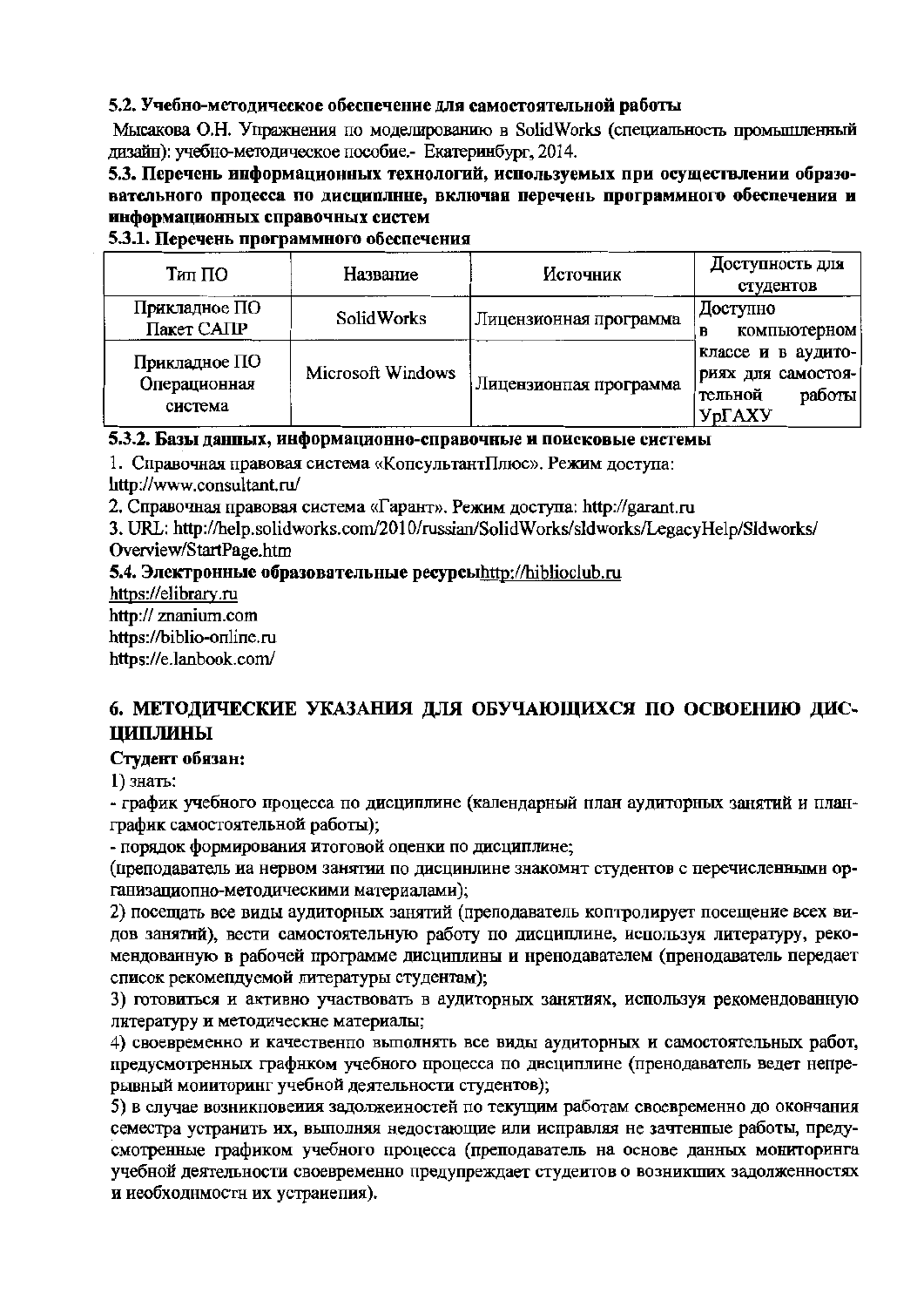# 7. МАТЕРИАЛЬНО-ТЕХНИЧЕСКОЕ ОБЕСПЕЧЕНИЕ ДИСЦИПЛИНЫ

Для проведения дисциплины используются компьютерные классы, компьютеры которых объединены в локальную сеть, лекционная аудитория, оборудованная проектором.

# 8. ФОНД ОПЕНОЧНЫХ СРЕДСТВ ДЛЯ ПРОВЕДЕНИЯ ПРОМЕЖУТОЧНОЙ АТТЕ-**СТАЦИИ**

Фонд оценочных средств предназначен для оценки:

1) Соответствия фактически достигнутых каждым студентом результатов изучения диспиплины результатам, запланированным в формате дескрипторов «знать, уметь, иметь навыки» (п.1.4) и получения интегрированной оценки по дисциплине:

2) Уровня формирования элементов компетенций, соответствующих этапу изучения дисцинлины.

# 8.1. КРИТЕРИИ ОПЕНИВАНИЯ РЕЗУЛЬТАТОВ КОНТРОЛЬНО-ОПЕНОЧНЫХ МЕ-РОПРИЯТИЙ ТЕКУЩЕЙ И ПРОМЕЖУТОЧНОЙ АТТЕСТАЦИИ ПО ДИСЦИПЛИ-HE.

8.1.1. Уровень формирования элементов компетенций, соответствующих этапу изучения дисциплины, оценивается с использованием следующих критериев и шкалы оценок\*

| Критерии             |            | Шкала оценок                              |  |  |  |
|----------------------|------------|-------------------------------------------|--|--|--|
| Оценка но дисциплине |            | Уровень освоения элементов<br>компетенций |  |  |  |
| Отлично              |            | Высокий                                   |  |  |  |
| Xopomo               | Зачтено    | Повышенный                                |  |  |  |
| Удовлетворительно    |            | Пороговый                                 |  |  |  |
| Неудовлетворительно  | Не зачтено | Элементы не освоены                       |  |  |  |

\*) Описание крнтернев см. Приложение 1.

8.1.2. Промежуточная аттестация но дисциплине представляет собой комплексную оценку, определяемую уровнем выполнения всех запланированных контрольно-оценочных мероприятий (KOM). Иснользуемый набор KOM имеет следующую характеристику:

3 семестр

| N.<br>n/n | Форма КОМ                                     | Состав КОМ  |
|-----------|-----------------------------------------------|-------------|
|           | Посещение аудиторных занятий                  |             |
| 2.        | Выполнение практических заданий на компьютере | 3 задания   |
|           | Экзамен                                       | 10 вопросов |
|           |                                               |             |

Характеристика состава заданий КОМ приведена в разделе 8.3.

#### 4 семестр

| $N_2$<br>n/n | Форма КОМ                                     | Состав КОМ  |
|--------------|-----------------------------------------------|-------------|
|              | Посещение аудиторных занятий                  | -           |
| 2.           | Выполнение практических заданий на компьютере | 3 задания   |
| J.           | . Экзамен                                     | 10 вопросов |

8.1.3. Оценка зианий, умений и навыков, продемонстрированных студентами прн выполне-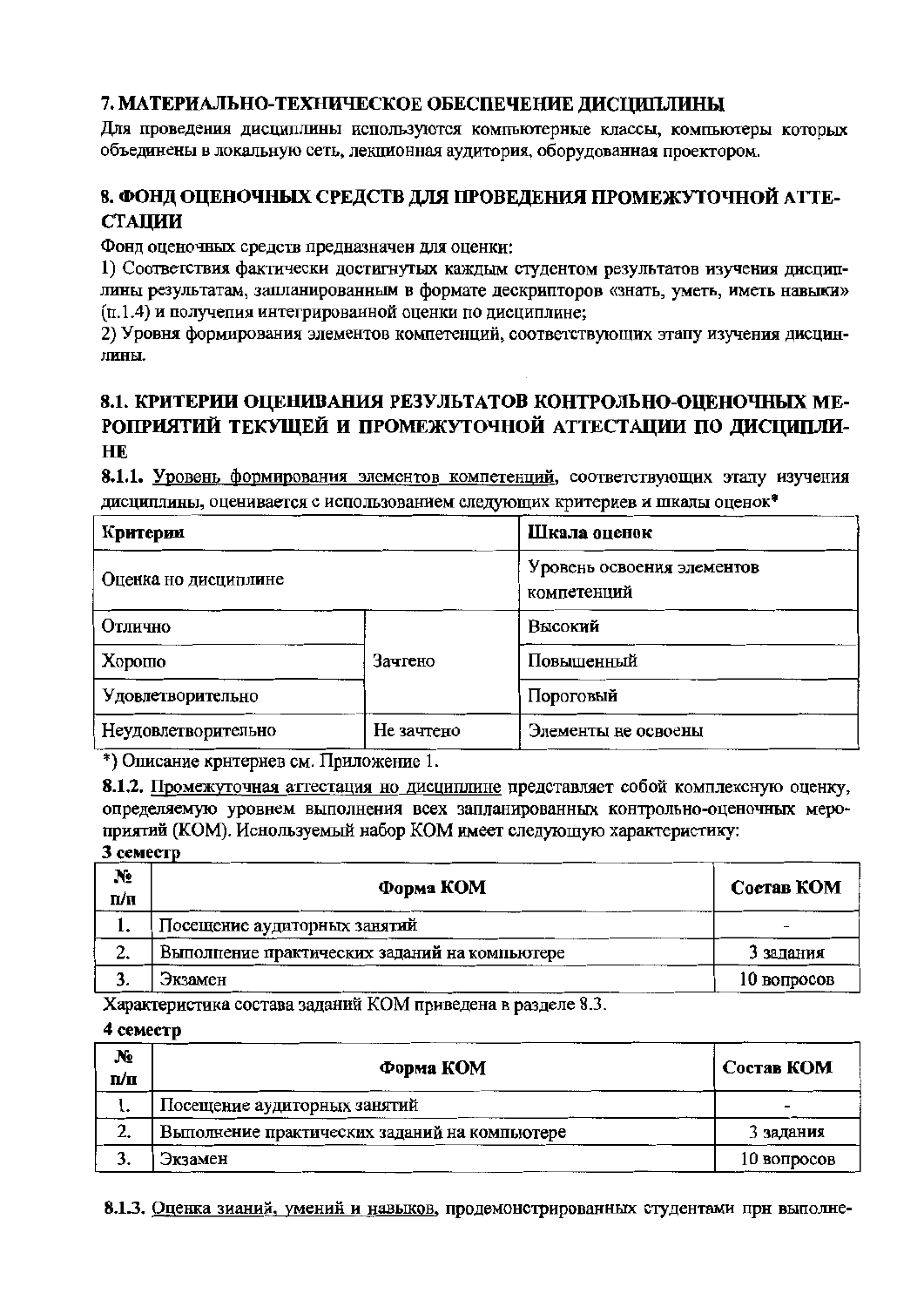нии отдельных контрольно-оценочных мероприятий н оценочных заданни, входящих в нх состав, осуществляется с применением следующей шкалы оценок и критериев:

| Уровни оценки<br>достижений сту-<br>дента<br>(оценки) | Критерии<br>для определения уровня достижений<br>Выполненное оценочное заданне:                    | Шкала оценок                   |
|-------------------------------------------------------|----------------------------------------------------------------------------------------------------|--------------------------------|
| Высокий (В)                                           | соответствует требованиям*, замечаний нет                                                          | Отлично (5)                    |
| Средний (С)                                           | соответствует требованиям*, имеются заме-<br>чания, которые не требуют обязательного<br>устранения | $X$ орошо $(4)$                |
| Пороговый (П)                                         | не в полной мере соответствует требовани-<br>ям*, есть замечания                                   | Удовлетворительно              |
| Недостаточный (Н)                                     | не соответствует требованиям*, имеет суще-<br>ственные ошибки, требующне исправления               | Неудовлетворитель-<br>но $(2)$ |
| Нет результата (O)                                    | не выполнено или отсутствует                                                                       | Оценка<br>не выставляется      |

\*) Требования и уровень достижений студентов (соответствие требованиям) по каждому контрольно-оценочному мероприятию определяется с учетом критериев, приведенных в Приложении 1.

# 8.2. КРИТЕРИИ ОПЕНИВАНИЯ РЕЗУЛЬТАТОВ ПРОМЕЖУТОЧНОЙ АТТЕСТА-ЦИИ ПРИ ИСПОЛЬЗОВАНИИ НЕЗАВИСИМОГО ТЕСТОВОГО КОНТРОЛЯ

При проведении незавнсимого тестового контроля как формы промежуточной аттестации применяется методика оценивания результатов, предлагаемая разработчиками тестов.

# 8.3. ОЦЕНОЧНЫЕ СРЕДСТВА ДЛЯ ПРОВЕДЕНИЯ ТЕКУЩЕЙ И ПРОМЕЖУТОЧ-**НОЙ АТТЕСТАЦИИ**

#### 8.3.1. Перечень практических заданий (3 семестр):

Задание № 1: построить CAD-модель ручки для переноски чемодана или рюкзака.

Заданне № 2: постронть CAD-модель частей (головы) робота с органами управления.

Заданне № 3: постронть CAD-модель игровых интерфейсных контроллеров: геймпадджойстик, мув-контроллер.

#### 8.3.2. Перечень практических заданий (4 семестр):

Заданне № 4: построить CAD-модель сложного нитерфейса - нгровую компьютерную мышь. Задание № 5: построить CAD-модель сложного интерфейса - простые по форме очки VR виртуальной реальности.

Задание № 6: построить CAD-модель сложного интерфейса - электрочайник или электрическая кофеварка с органами управления; электрический утюг с органами управления.

#### 8.3.3. Перечень вопросов к экзамену (3 семестр):

1. Основные термины и понятия параметрического твердотельного моделирования.

2. Основные термнны и понятия параметрического поверхностного моделирования.

3. Тины документов SolidWorks. Интерфейс пользователя. Настройка документа под чертежный стандарт ЕСКД ГОСТ. Осповные элементы рабочего окна.

4. Диспетчер команд. Справочная снстема SolidWorks.

5. Деталь. Процесс создания эскиза, его параметризация; паложенне связей. Моделирование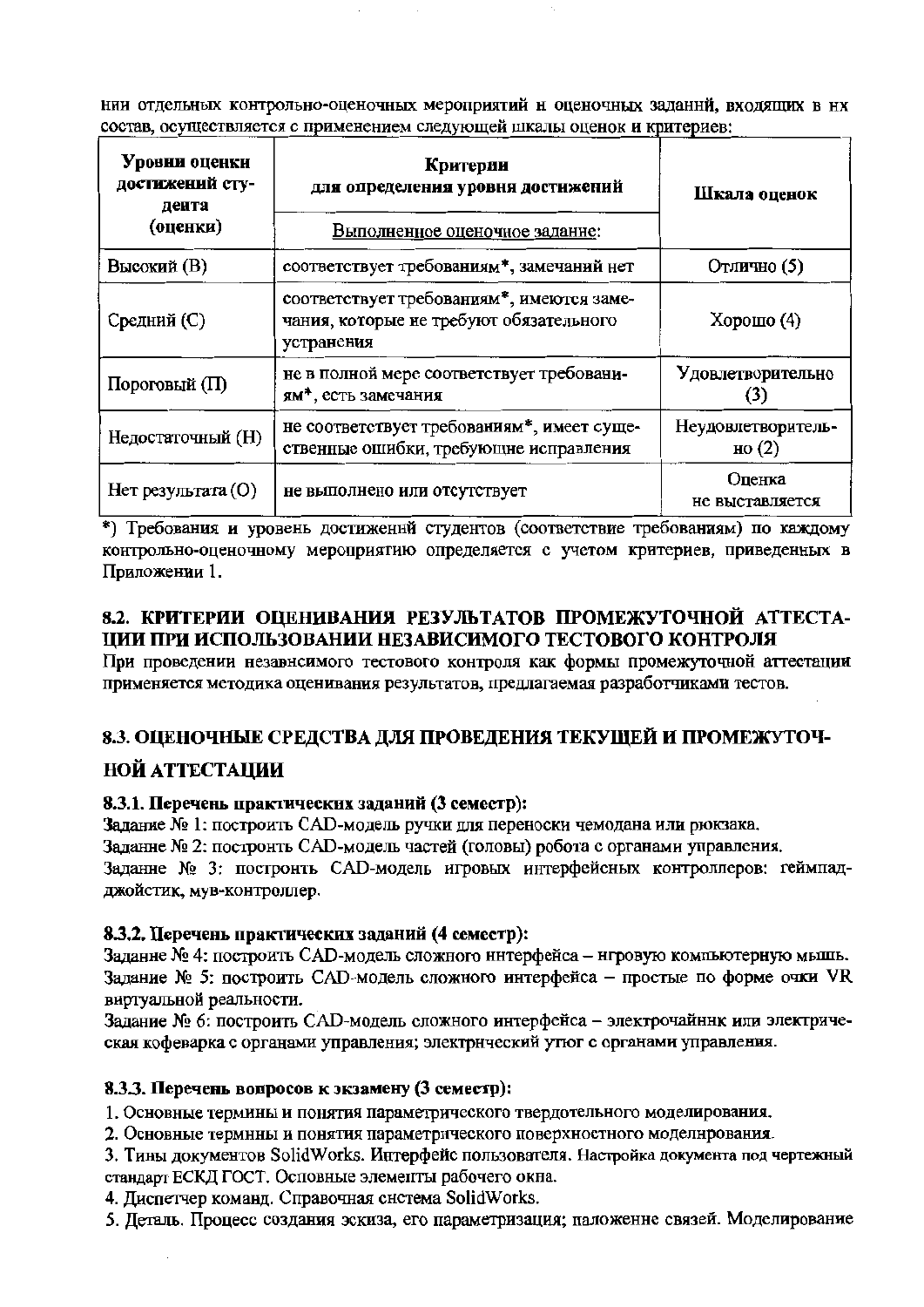деталей с помощью эскизов - вытяжка, вращение относительно оси.

6. Редактирование детали. Использование справочной геометрии - оси, плоскости, системы координат. Использование инструментов - вычислить расстояние, создание уравнений, вычисление массовых характеристик.

7. Управление положением детали на экране - панорамнрование, зумирование, стандартные виды, вид на грань, разрез. Манипулирование видами с помощью мыши и клавиатуры. Работа с деревом конструирования - редактирование элементов, откат действий. Ошибки н их символы. Управление видимостью элементов.

8. Дополнительные методы редактирования тела. Фаски. Скругления. Уклоны. Создание оболочек н ребер жесткости.

9. Другие методы получения тел: создание тела по сечениям, вытяжка профиля по траектории.

Создание массивов элементов - линейных и круговых, зеркальное отражение.

10. Управление визуальным представлением детали и ее компонентов - изменение цвета, наложепие текстур. Задание типа матернала и его свойств.

#### 8.3.4. Перечень вопросов к экзамену (4 семестр):

1. Создание сборок. Вставка первого компонента. Вставка последующих компонентов. Примененне технологии Drag & Drop для вставки компонентов в сборку.

2. Понятие о закрепленных, полностью определенных и незакрепленных компонентах.

3. Тнпы сопряжений и их прнменение для закрепления компонентов. Ииструменты для перемещения, вращения деталей «вручную».

4. Понятие о конфликтах, иптерференции и физнческой динамике.

5. Управление вилимостью деталей в сборке. Разнесение сборки.

6. Чертежн. Настройка документа под чертежный стандарт ЕСКД ГОСТ. Создание нового чертежа, выбор формата бумаги и типа основной иадписи. Диалог вставки первого чертежного вила.

7. Добавление новых видов - 3 стандартных ортогональных вида, проекционные виды, вспомогательные виды, местные внды.

8. Создание разрезов - обычного и ступенчатого. Местные разрезы.

9. Оформление чертежей - простановка размеров, позиций, других знаков. Добавление текстовых блоков. Редактирование основной надписи. Настройка параметров листа. Вывод на нечать.

10. Импорт. Экспорт. Публикация в Internet. eDrawing.

| Рабочая программа дисциплины составлена авторами: |                                                       |                                     |               |                 |         |  |  |  |  |
|---------------------------------------------------|-------------------------------------------------------|-------------------------------------|---------------|-----------------|---------|--|--|--|--|
| N2<br>п/п                                         | Кафедра                                               | Ученая<br>стенень,<br>ученое звание | Должность     | ФИО             | Подпись |  |  |  |  |
| 1.                                                | Прикладной ма-<br>тематики н тех-<br>нической графики |                                     | Доцент        | О. Н. Мысакова  | Are,    |  |  |  |  |
| 2.                                                | Прикладной ма-<br>тематики и тех-<br>иической графики |                                     | Ст. нренод.   | А. А. Мухаркина |         |  |  |  |  |
| Рабочая программа дисциплины согласована:         |                                                       |                                     |               |                 |         |  |  |  |  |
|                                                   | Заведующий кафедрой ПМ и ТГ                           |                                     | С. С. Титов   |                 |         |  |  |  |  |
|                                                   | Директор библиотеки УрГАХУ                            |                                     | Н. В. Нохрнна |                 |         |  |  |  |  |
|                                                   | Декан факультета дизайна                              |                                     | И. С. Зубова  |                 |         |  |  |  |  |